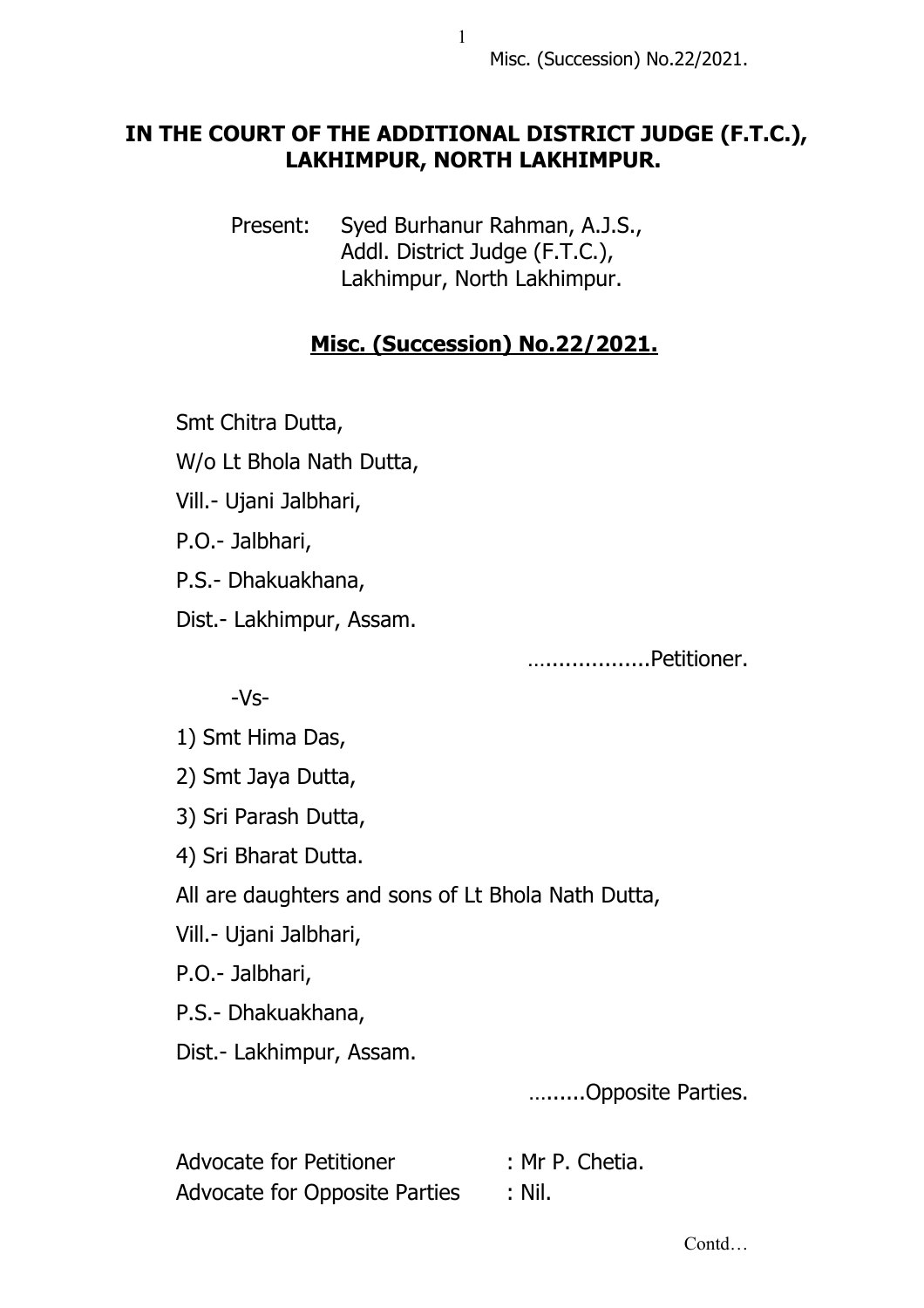Misc. (Succession) No.22/2021.

| Date of Listing        | : 07/03/2022. |
|------------------------|---------------|
| Date of Judgment/Order | : 28/03/2022. |

## **JUDGMENT/ORDER**

1) This petition under Section 372 of the Indian Succession Act has been filed by the petitioner, Smt Chitra Dutta, praying for grant of Succession Certificate for an amount of Rs.4,34,723.50 (rupees four lakh thirty four thousand seven hundred twenty three and fifty paisa) only, with interest thereon in respect of debts and liabilities of deceased, Bhola Nath Dutta.

2) The case of the petitioner is that her husband, Lt Bhola Nath Dutta expired on 14/08/2021, at his own resident, Jalbhari due to his illness, which is within the jurisdiction of this Court leaving behind the following legal heirs:

| SI.<br>No. | <b>Name</b>             | Relationship | Age      |
|------------|-------------------------|--------------|----------|
|            | <b>Smt Chitra Dutta</b> | Wife         | 60 years |
| 2.         | <b>Smt Hima Dutta</b>   | Daughter     | 40 years |
| 3.         | Smt Jaya Dutta          | Daughter     | 38 years |
| 4.         | Sri Parash Dutta        | Son          | 36 years |
| 5.         | Sri Bharat Dutta        | Son          | 34 years |

3) During his lifetime, the deceased, Bhola Nath Dutta was a holder of a Saving Bank Account bearing Account No.0631010162264 at U.B.I., Dhakuakhana Branch, Lakhimpur with a deposited amount of Rs.4,34,723.50

2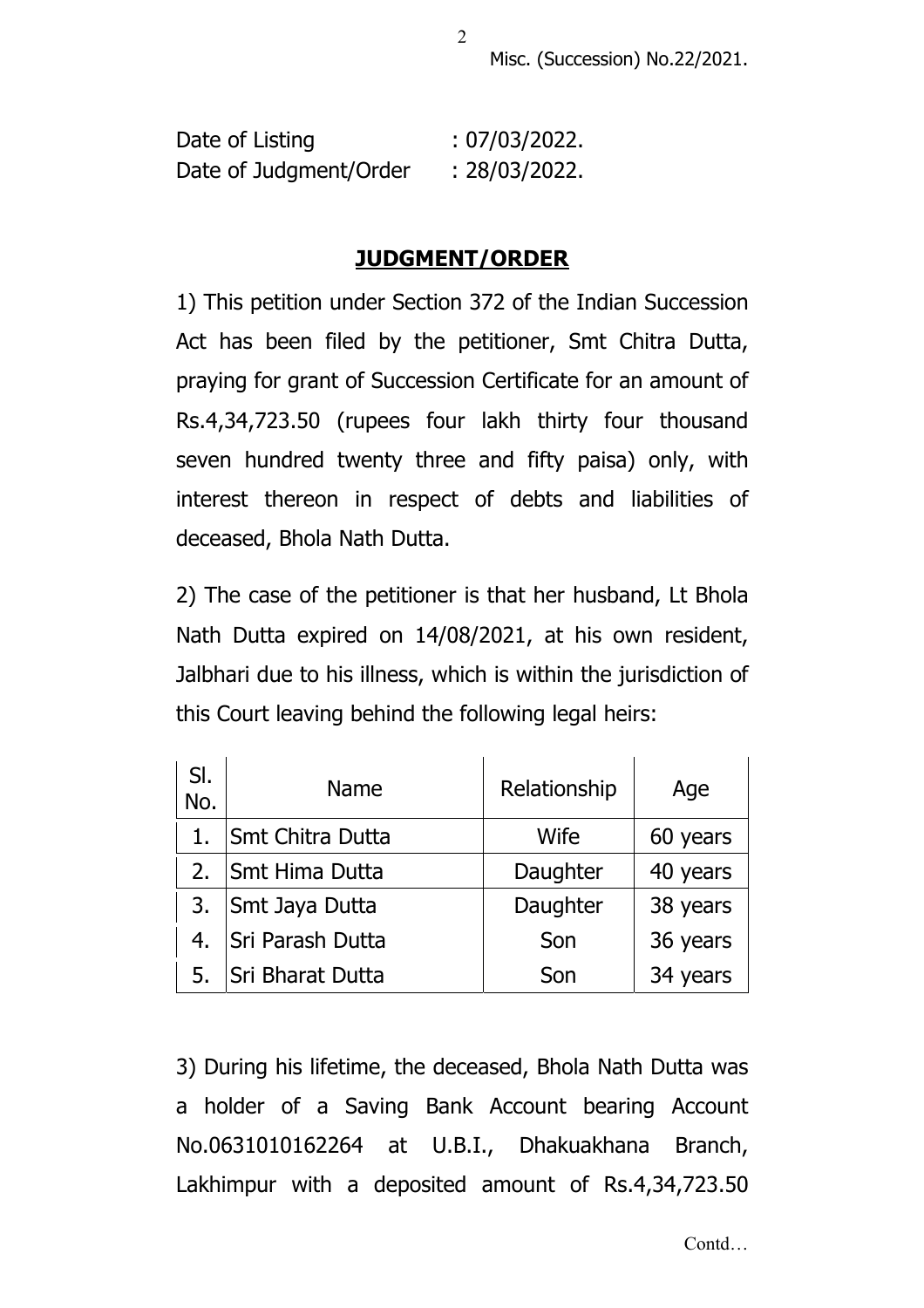(rupees four lakh thirty four thousand seven hundred twenty three and fifty paisa) only.

4) The petitioner is in need of a Succession Certificate to collect the said debts and securities from the authorities concerned.

5) General and special notices were issued and served. None has appeared to file objection.

6) The petitioner has submitted evidence on affidavit and accordingly perused the same. Also seen the Death Certificate marked as Ext.1, the Next of Kin Certificate marked as Ext.2 and the Bank Passbook marked as Ext.3 of the deceased, Bhola Nath Dutta.

7) I have heard the petitioner, Smt Chitra Dutta, who was present in the Court.

8) None has appeared on behalf of the opposite parties and therefore, the instant matter is proceeded exparte against all the opposite parties.

9) The deceased made no Will or Letters of Administration or Probate is pending in any Court in respect of estate of the deceased.

10) On the basis of the sworn in testimony of the witness, I am satisfied that the petitioner, Smt Chitra Dutta is entitled to a Succession Certificate as prayed for.

11) Issue a Succession Certificate in favour of the petitioner, Smt Chitra Dutta for the amount of